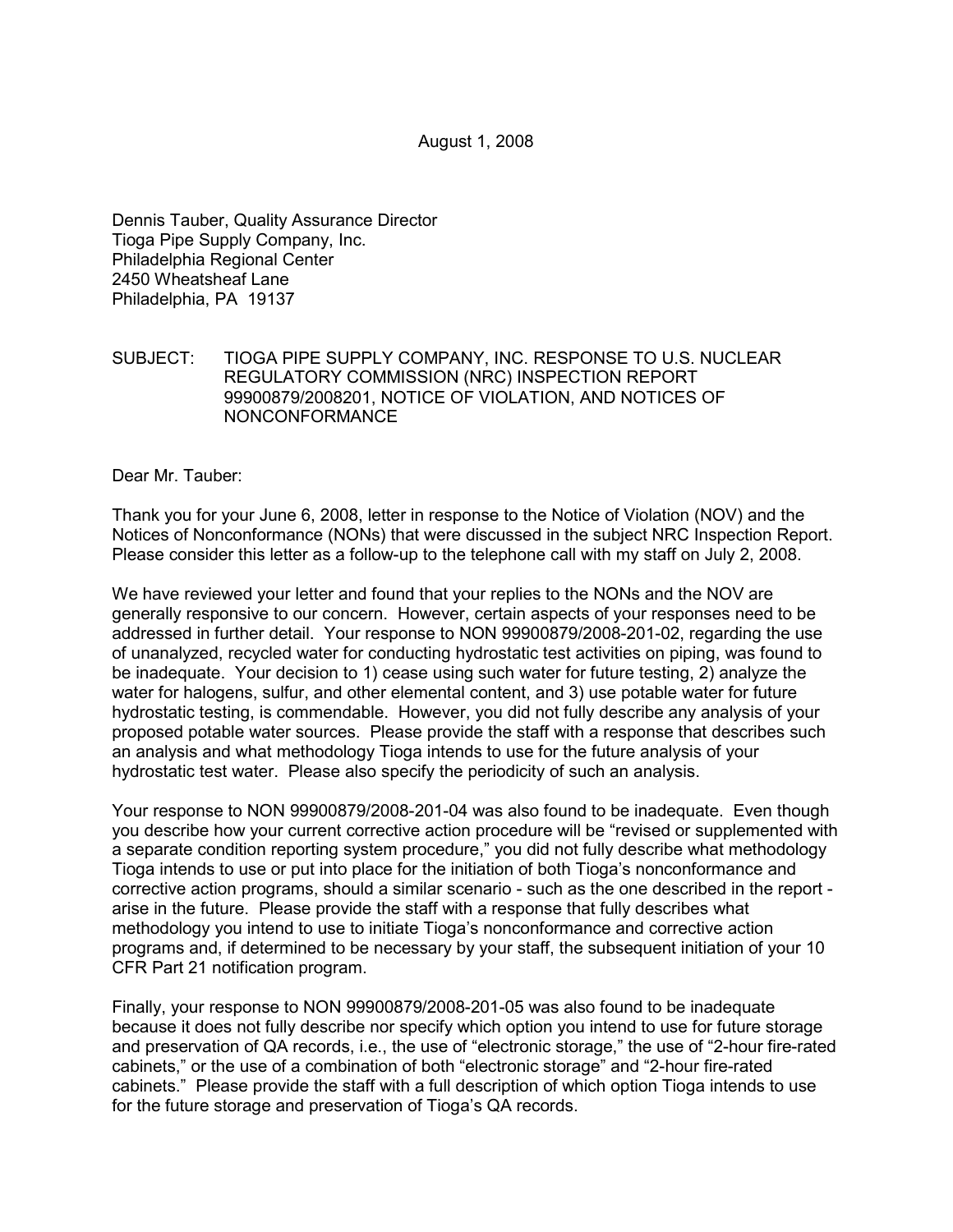The staff may review the implementation of your corrective actions during a future NRC staff inspection to determine that full compliance has been achieved and will be maintained.

Please provide a written statement or explanation to the U.S. Nuclear Regulatory Commission, ATTN: Document Control Desk, Washington, DC 20555-0001 with a copy to the Chief, Quality and Vendor Branch 2, Division of Construction Inspection and Operational Programs, Office of New Reactors, within 30 days of the date of this letter. This reply should be clearly marked as a "Reply to a Notice of Violation and Notice of Nonconformance" and should include: (1) additional explanation to address the violation or noncompliance, or if contested, the basis for disputing the violation or noncompliance; (2) the corrective steps that have been taken and the results achieved; and (3) the date when your corrective action will be completed. Where good cause is shown, consideration will be given to extending the response time.

In accordance with 10 CFR 2.390 of the NRC's "Rules of Practice," a copy of this letter and your response will be made available electronically for public inspection in the NRC Public Document Room or from the NRC's document system (ADAMS), accessible from the NRC Web site at http://www.nrc.gov/reading-rm/adams.html. To the extent possible, your response should not include any personal privacy, proprietary, or safeguards information so that it can be made available to the Public without redaction. If personal privacy or proprietary information is necessary to provide an acceptable response, then please provide a bracketed copy of your response that identifies the information that should be protected and a redacted copy of your response that deletes such information. If you request that such material is withheld from public disclosure, you must specifically identify the portions of your response that you seek to have withheld and provide in detail the bases for your claim (e.g., explain why the disclosure of information will create an unwarranted invasion of personal privacy or provide the information required by 10 CFR 2.390(b) to support a request for withholding confidential commercial or financial information). If safeguards information is necessary to provide an acceptable response, please provide the level of protection described in 10 CFR 73.21.

If you or your staff has any questions regarding this matter, we will be pleased to discuss them with you.

Sincerely,

**/RA/** 

John A. Nakoski, Chief Quality and Vendor Branch 2 Division of Construction Inspection & Operational Programs Office of New Reactors